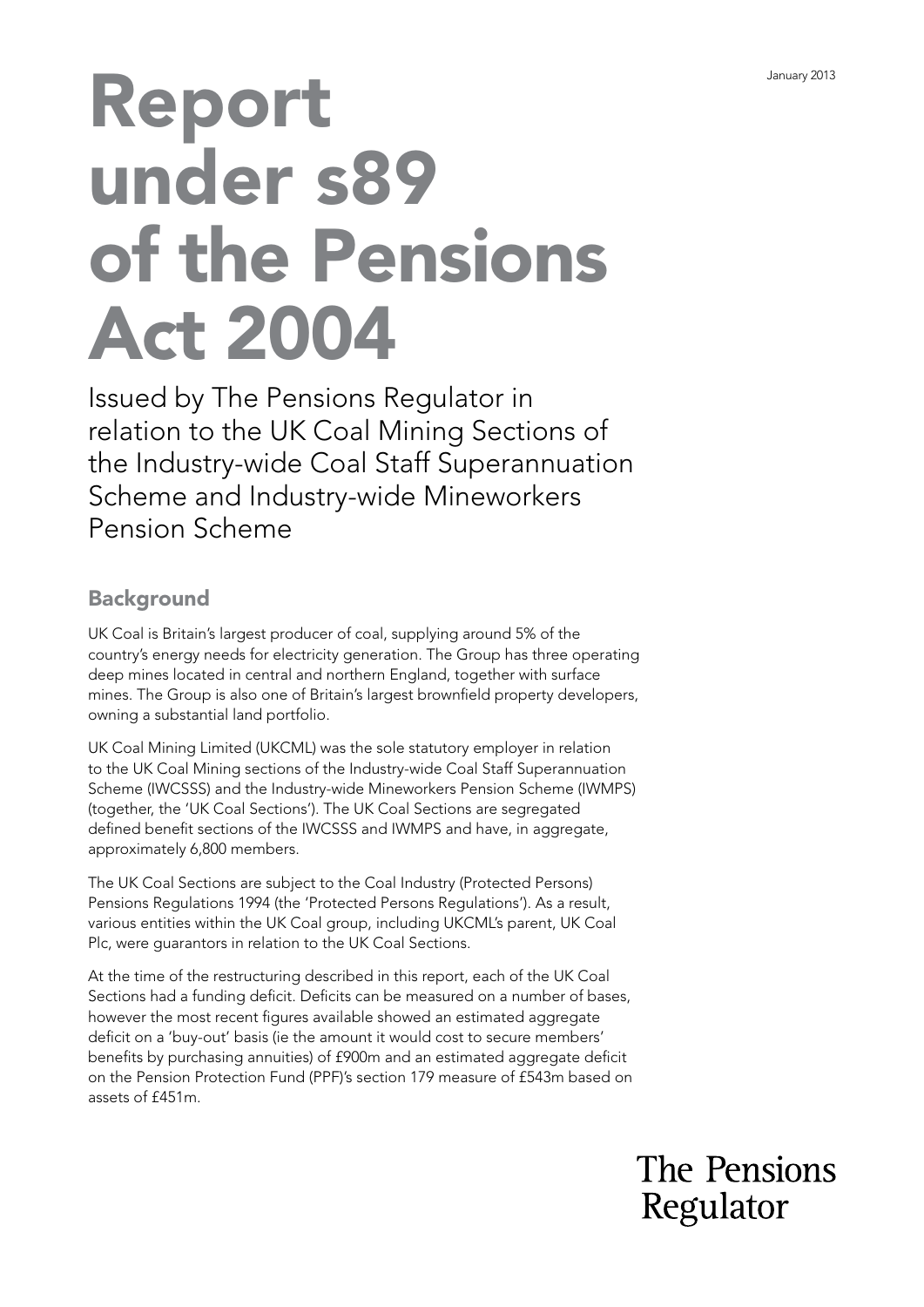## Position prior to restructuring

During the course of 2012, UK Coal Plc's board concluded that the Group's operating structure and balance sheet were not appropriate for the level of operating risk in the business. In particular:

- Due to the Group's structure, the failure of a single mine could put the entire business at risk of failure
- Despite support from stakeholders, the business had limited 'headroom' within its borrowing facilities which put continuing operations at risk.

As a result, the board concluded that it was necessary to restructure the Group in order to mitigate the operating risk and facilitate the raising of funds required by the Group.

The board also concluded that without a restructuring there was no possibility of shareholders receiving any return on their equity, given the Group's debts to its customers and bankers and the deficits in the UK Coal Sections.

Prior to the restructuring, the UK Coal Sections were reliant on the Group continuing to trade and being able to make substantial deficit repair contributions. The operational risks identifed by UK Coal Plc's board were therefore also highly relevant to the trustees. In particular, without a restructuring, given the level of secured debt, in the event of failure of the mining business, as unsecured creditors the trustees stood to lose all or almost all of any potential value to them in the Group's property.

The initial proposal made by UK Coal to the regulator was for the liabilities in the UK Coal Sections to wholly or partially transfer to the PPF via a regulated apportionment arrangement (RAA), at the same time as a corporate restructuring. This would have severed the Group's liability to fund the UK Coal Sections in full or in part and meant that members would have received PPF compensation rather than scheme benefits. However, following detailed discussions and consideration of analysis prepared by the trustees' advisors, the regulator concluded that an RAA would not be appropriate or reasonable1 . As such, the regulator indicated to the parties that it would not approve an RAA and encouraged the parties to explore possible funding solutions.

> 1 Where an RAA is proposed, the regulator will consider the relevant circumstances which may include whether insolvency of the sponsor ing employer would be otherwise inevitable, or whether there could be other solutions (including funding options for the scheme) which would avoid insolvency. See the regulator's statement of August 2010 for further details.

2 Report under s89 of the Pensions Act 2004 UK Coal Mining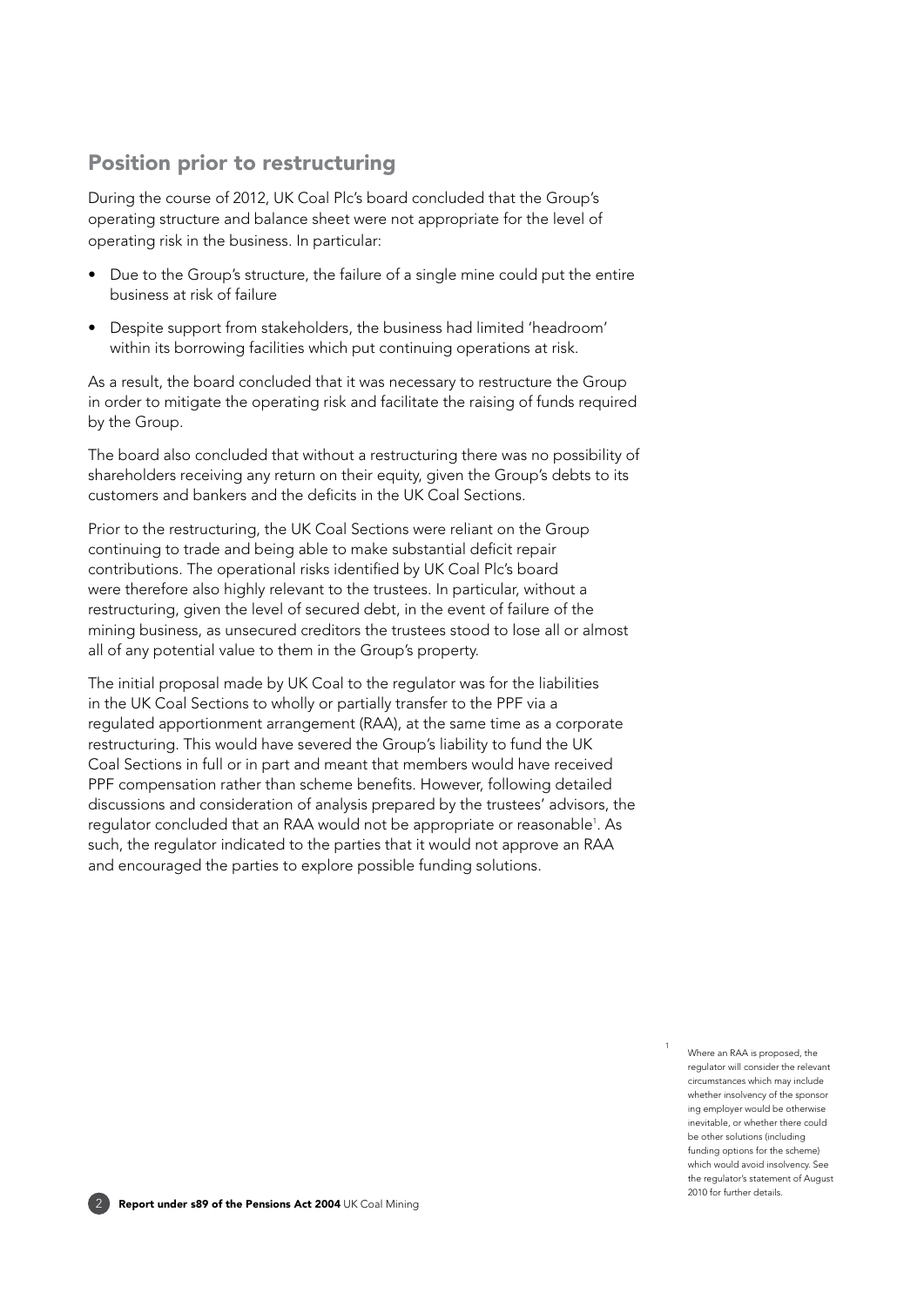# Scheme funding negotiations

There was recognition by all parties that, as matters stood, the trustees of the UK Coal Sections were the largest unsecured creditors of the Group. The parties also recognised that value to all stakeholders was likely to be maximised if UK Coal was able to continue as a going concern.

Following extensive discussions over several months, the relevant stakeholders (including the Group, the trustees and the Group's bankers) agreed a plan to restructure the business. The key points of that plan were as follows<sup>2</sup>:

- • As originally proposed, the Group would be split into two separate, ringfenced businesses; mining and property
- Only the mining business, which would be largely free of any bank debt or security, would be liable to fund the UK Coal Sections. Payments of £30m pa (in aggregate) would be made to the UK Coal Sections, commencing in 2014. Any additional cash held by the business above an agreed ceiling would also be paid to the trustees. This initial contribution holiday would enable headroom to build up in the business to offset future operational risks
- No dividends would be payable from the mining business to its shareholders (ie the existing shareholders of UK Coal plc) until such time as the UK Coal Sections became fully funded in accordance with Part 3 of the Pensions Act 2004. Therefore substantially all of the cash which could be expected to be generated by the coal business would go to the UK Coal Sections
- The trustees would lose creditor rights over the property portfolio (as the entities holding the property would cease to be directly or indirectly liable to fund the UK Coal Sections or cease to be guarantors under the Protected Persons Regulations); however, the trustees would be granted a 75.1% equity stake in the holding company of the property business ('Propco')<sup>3</sup>
- The remaining 24.9% of Propco's shares would be owned by UK Coal Plc. The agreement to shareholders retaining a stake of this size was largely guided by the specific expertise in brownfield property development which could be offered by shareholders
- The trustees would make a £30m investment in Propco, in order to acquire the equity and provide the property operation with adequate funding to enable the release of the latent undeveloped value in the property portfolio. The trustees obtained specific advice in relation to this proposed investment, including advice on the expected value of the shareholding. This confrmed that the stake in Propco could be expected to have substantially more value to the Scheme than the monies invested
- Active members would continue to accrue benefits in the IWCSSS or IWMPS in accordance with the Protected Persons Regulations, albeit on a reduced basis with benefits capped to limit the cost of accrual.

continued over...

3

- Please note that, as with the entirety of this report, this list is not intended to be exhaustive.
- Due to the ownership structure of the Group under this plan, Propco would not be an associate of, or connected with, the sponsoring employer of the UK Coal Sections. Therefore the trustees received legal advice that this investment could be made without contravening the restrictions in section 40 of the Pensions Act 1995 in relation to employer-related investment.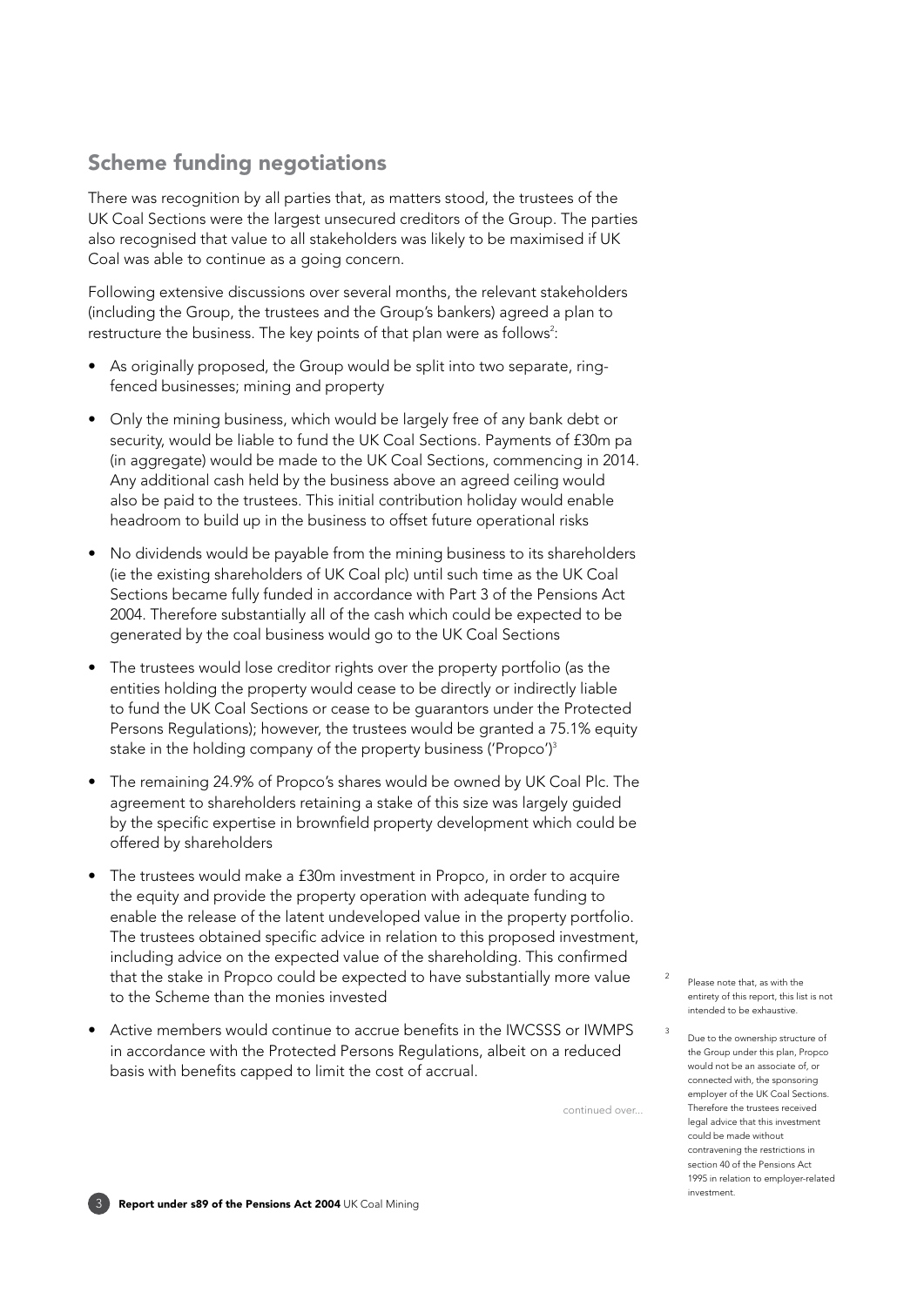#### continued...

- The effect of this restructuring plan would be to transfer substantially all of the economic interest in the Group from the existing shareholders to the trustees, via the majority shareholding in Propco and the restriction on the payment of dividends from the mining business until the UK Coal Sections become fully funded
- The separation of the ring-fenced businesses would preserve the value of the trustees' interest in Propco should the mining business fail. This would mitigate the risk present in the previous structure that the failure of the mining business would prevent the trustees from realising the potential value in the Group's property
- The trustees' view was that this plan represented the best outcome available for the UK Coal Sections.

### Regulatory action

Various entities within the UK Coal group sought clearance from the regulator in respect of the restructuring plan, in relation to the regulator's power to issue contribution notices and (in respect of some of the applicants) in relation to the regulator's power to issue fnancial support directions.

The regulator considered the proposal and determined that it was appropriate to grant the requested clearances. In making this determination, the regulator had due regard to the following:

- As noted above, substantially all of the economic interest in the Group transferred from the existing shareholders to the UK Coal Sections
- In the particular circumstances of the Group, the retention of a significant stake in Propco by the existing shareholders was acceptable given the expertise which some of those shareholders could bring to the property business
- The trustees had sought investment, covenant and legal advice regarding the investment in Propco and had considered the size of the investment relative to the UK Coal Sections. The trustees had no conficts affecting their decision to make this investment
- The restructuring would allow the Group to continue to trade, potentially allowing signifcant value to be generated for the UK Coal Sections. Whilst the UK Coal Sections will be subject to ongoing funding risks in the event of a future failure of the business, on balance these risks were acceptable in the particular circumstances of the case
- Whilst future accrual would not normally be appropriate in these situations, the particular circumstances of this case (including the provisions of the Protected Persons Regulations and the capped expense of accrual) meant that the continuation of accrual was acceptable.